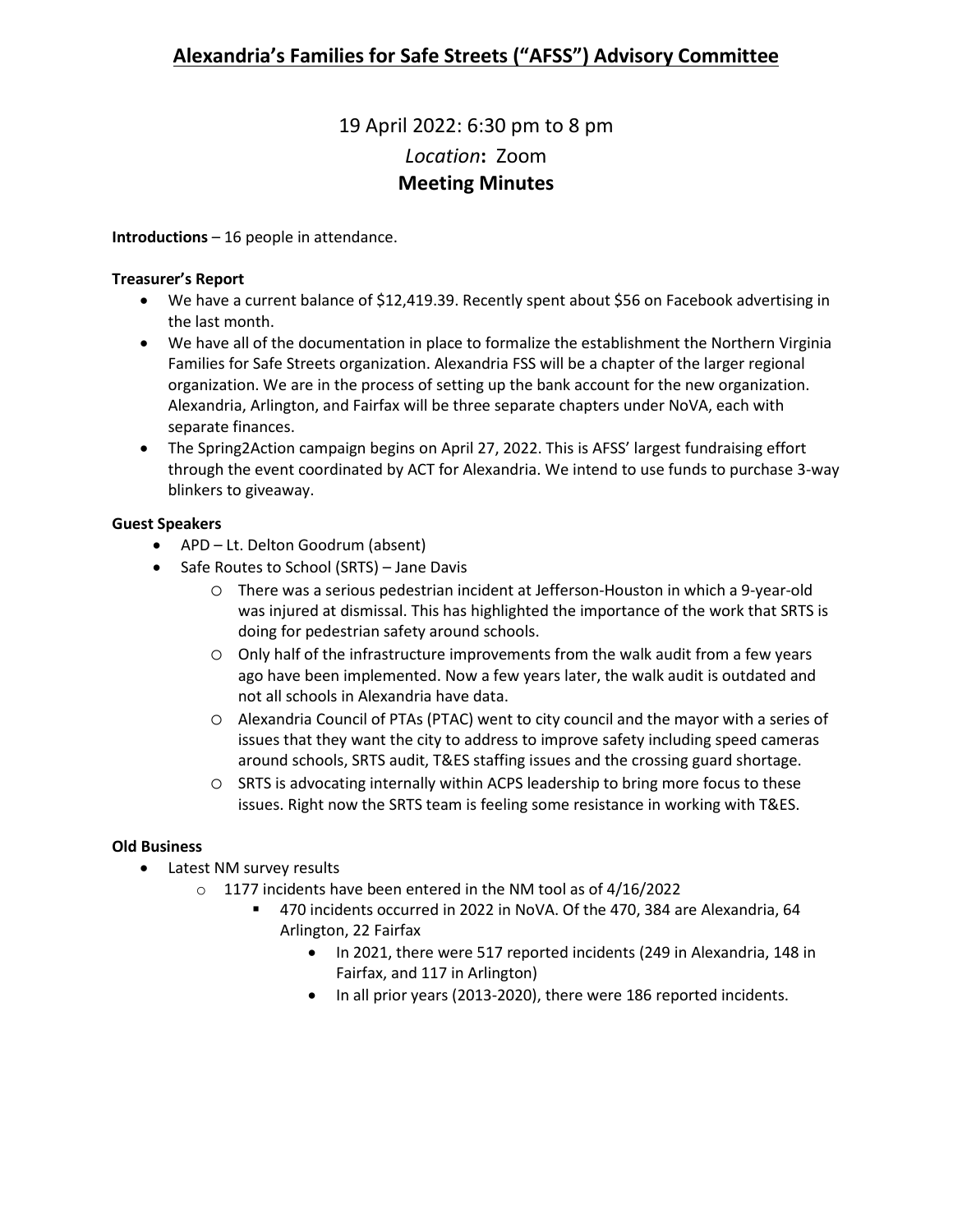### **Alexandria's Families for Safe Streets ("AFSS") Advisory Committee**



- Average in 2021 was about 7-9 per month now is 133 per month for NOVA.
- Current rate for 2022 would yield ~1600 more entries in 2022
- o Increasing reporting usage week over week



o Locations of reports in Alexandria YTD to April 16



- o Most reports are due to failure to yield, speeding, and blocked sidewalks.
- o Most reports are incidents that occurred between 8-11am.
- High Risk Crash Locations
	- o Mount Vernon and Glebe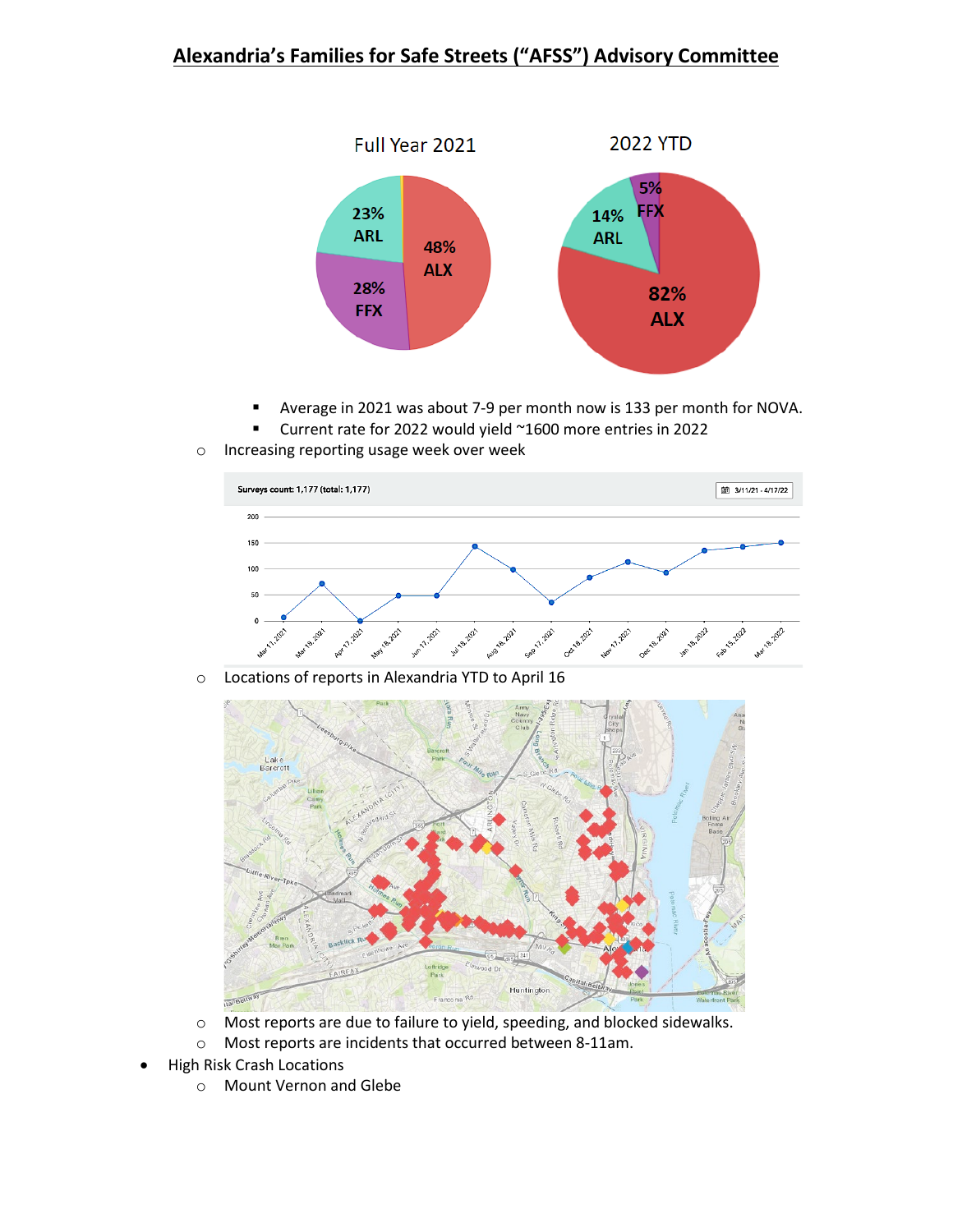### **Alexandria's Families for Safe Streets ("AFSS") Advisory Committee**

- The Mount Vernon Avenue North Complete Streets Project is underway to provide safety improvements on Mount Vernon Avenue between West Glebe Road and Four Mile Run. Mount Vernon Avenue was identified as an area of concern based on community input and a history of fatal and injury crashes.
- The intersection of Mount Vernon and Glebe is a dangerous intersection with room for improvement. Last meeting we discussed the possibility of redesigning the intersection with a roundabout.
	- Dane drafted a letter to recommend a modern roundabout for this intersection. Modern roundabouts don't require stop signs or red lights and don't require cars to brake or idle. They are also friendlier to pedestrians and cyclists. It can be an effective way to keep traffic flowing and pedestrians safe.
	- Here is an example of a dog bone roundabout:



- $\circ$  We could use letter writers to draft letters to bring attention to other high crash locations. Let us know if you have ideas for locations or are interested in writing.
- TPB Grant Near Miss project update
	- $\circ$  AFSS recently won a grant to expand and improve the Near Miss survey. Through this grant award, the TPB, with AFSS and APD's input, has hired a consultant to work on the project. The consultant's contract is in progress. We hope that the data analytics work will begin in May.

### **New Business**

- Spring2Action campaign
	- o This year's Spring2Action fundraising campaign officially begins on April 27, 2022, with early giving starting on April 13. Our 2022 goal is \$7000 to purchase 3-way blinker lights that are pocket sized and portable. AFSS has distributed them to schools, homeless shelters, and community members. We would like to continue and expand our outreach to more schools in the community.
	- o Spring2Action will be featured in the regional FSS newsletter and will be promoted on social media.
	- $\circ$  In 2020, our goal was \$1,000, and we raised \$2,456. In 2021, our goal was \$5,000 and we raised \$5,730.
- Upcoming ACPS Events